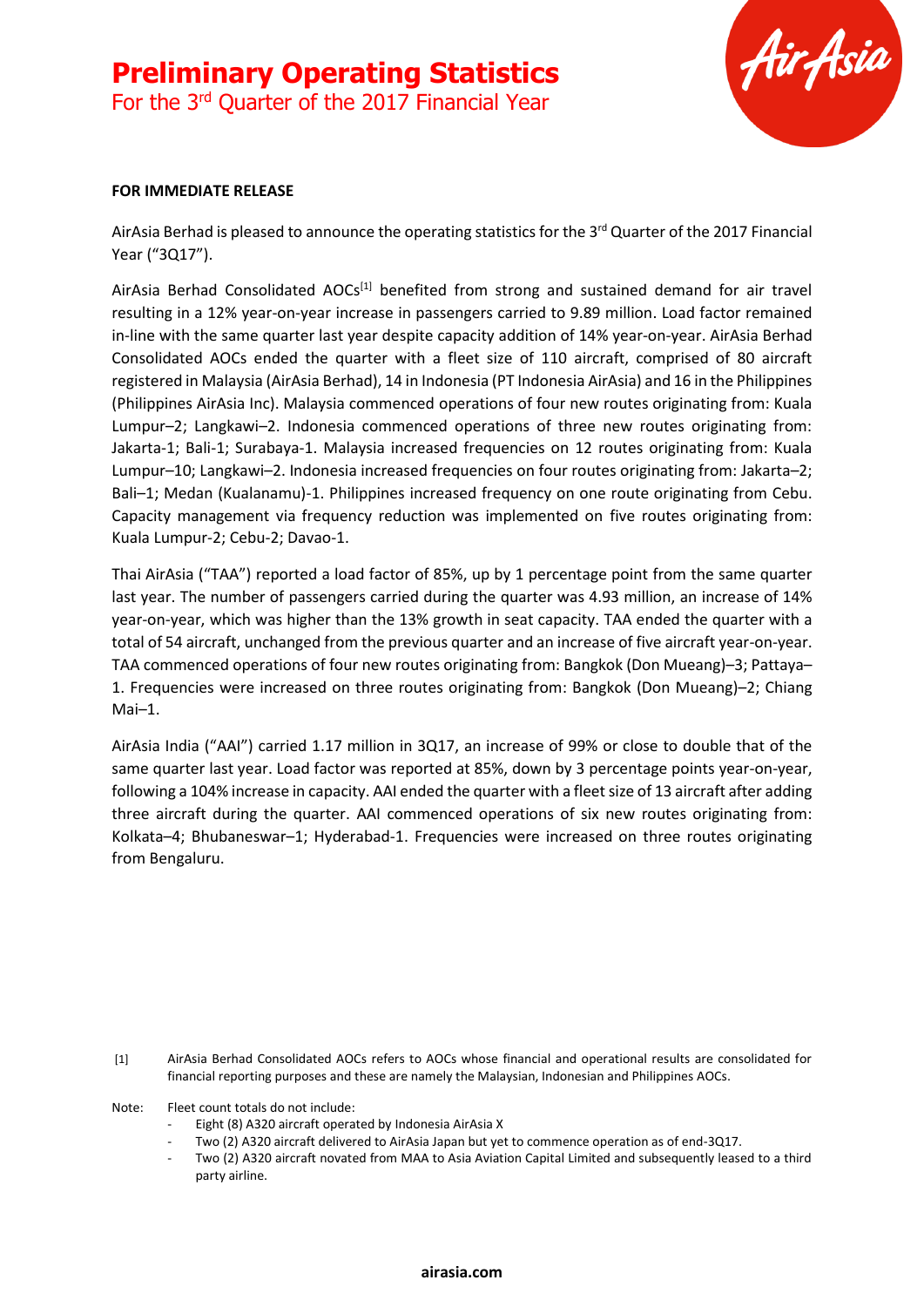# **Preliminary Operating Statistics**

For the 3<sup>rd</sup> Quarter of the 2017 Financial Year



### **AirAsia Berhad Consolidated AOCs – Malaysia, Indonesia & Philippines**

## **3 rd Quarter 2017 Operating Statistics**

|                                         | <b>JUL - SEPT</b> |           |               |
|-----------------------------------------|-------------------|-----------|---------------|
| <b>AirAsia Berhad</b>                   | 2017              | 2016      | <b>Change</b> |
| Passengers Carried <sup>1</sup>         | 9,891,881         | 8,829,734 | 12%           |
| Capacity <sup>2</sup>                   | 11,402,946        | 9,977,370 | 14%           |
| Load Factor $(%)^3$                     | 87                | 88        | -1 ppts       |
|                                         |                   |           |               |
| ASK $(mil)^4$                           | 14,910            | 13,133    | 14%           |
| RPK $(mil)^5$                           | 12,875            | 11,586    | 11%           |
|                                         |                   |           |               |
| Number of stages <sup>6</sup>           | 63,303            | 55,394    | 14%           |
| Average stage length (km)               | 1,292             | 1,299     | $-1%$         |
| Size of fleet at month end <sup>7</sup> | $110^{(iii)}$     | 106       | 4             |

#### *Note: (iii) The fleet count excludes:*

*- Eight (8) A320 aircraft operated by Indonesia AirAsia X*

*- Two (2) A320 aircraft novated from MAA to AAC and subsequently leased to a third party airline.*

#### **Thailand**

#### **3 rd Quarter 2017 Operating Statistics**

| <b>Thai AirAsia</b>                     | <b>JUL - SEPT</b> |           |               |
|-----------------------------------------|-------------------|-----------|---------------|
|                                         | 2017              | 2016      | <b>Change</b> |
| Passengers Carried <sup>1</sup>         | 4,934,324         | 4,326,526 | 14%           |
| Capacity <sup>2</sup>                   | 5,788,740         | 5,143,500 | 13%           |
| Load Factor $(%)^3$                     | 85                | 84        | $+1$ ppts     |
|                                         |                   |           |               |
| ASK (mil) <sup>4</sup>                  | 5,707             | 5,316     | 7%            |
| RPK (mil) <sup>5</sup>                  | 4,891             | 4,478     | 9%            |
|                                         |                   |           |               |
| Number of stages <sup>6</sup>           | 32,148            | 28,575    | 13%           |
| Average stage length (km)               | 986               | 1,033     | -5%           |
| Size of fleet at month end <sup>7</sup> | 54                | 49        | 5             |